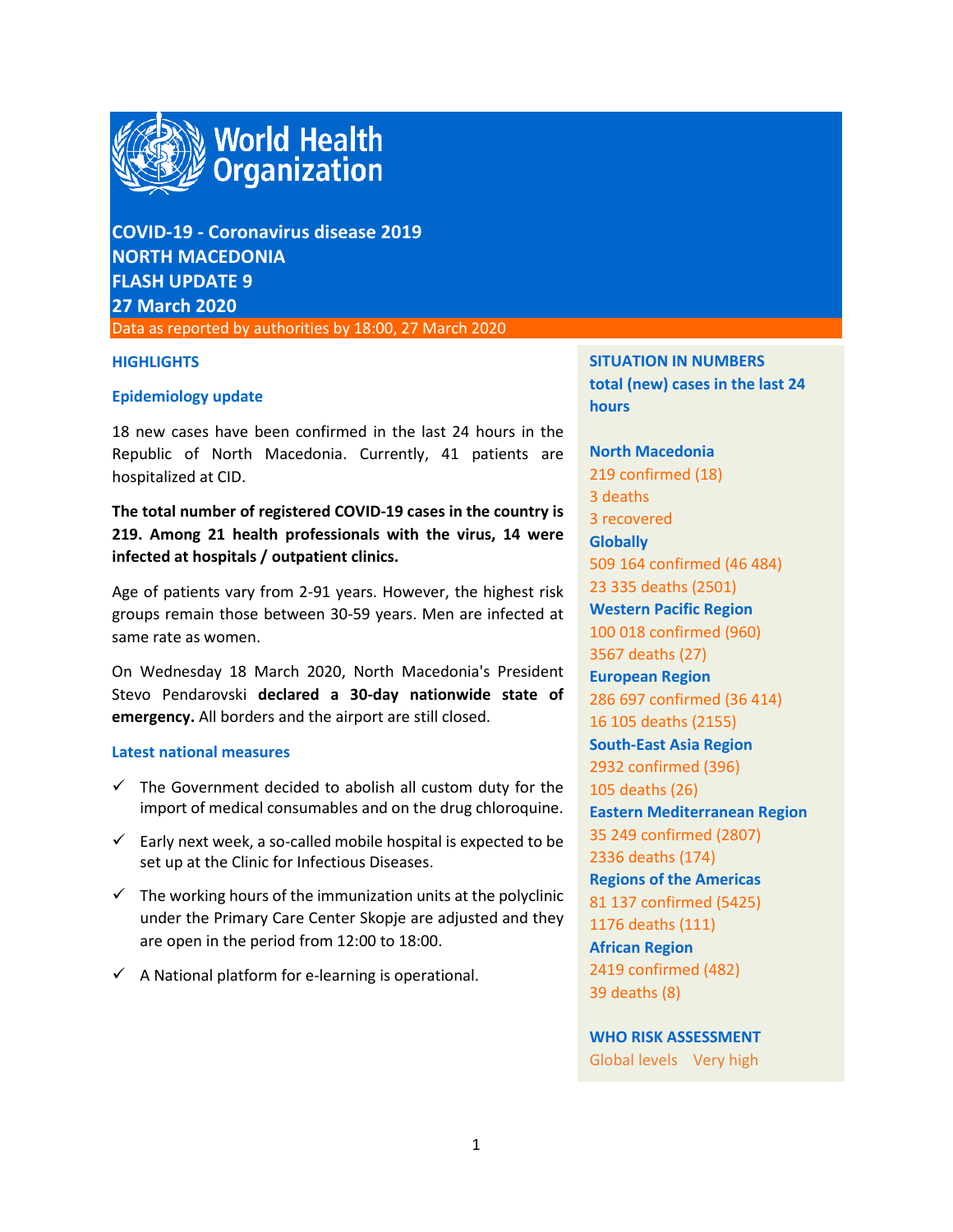#### **SURVEILLANCE**



### **Figure 1. Municipalitiesin North Macedonia with reported confirmed cases of COVID-19, 27 March 2020**

### <https://experience.arcgis.com/experience/685d0ace521648f8a5beeeee1b9125cd>

The disagregated data of the confirmed COVID-19 cases through 26 March 2020 which includes the data reported on 27 March 2020 could be accessed at the [Institute of Public Health.](http://www.iph.mk/%D1%81%D0%BE%D1%81%D1%82%D0%BE%D1%98%D0%B1%D0%B0-%D1%81%D0%BE-covid-19-%D0%B2%D0%BE-%D1%81%D0%B5%D0%B2%D0%B5%D1%80%D0%BD%D0%B0-%D0%BC%D0%B0%D0%BA%D0%B5%D0%B4%D0%BE%D0%BD%D0%B8%D1%98%D0%B0-%D0%B8/)

Overnight 37 people were detained for disobeying curfew among the total of 66 citizens noted by the police. The total number of fined persons so far is 301, of whom 138 have been detained at the police station.

#### **Risk Assessment of COVID-19 in North Macedonia according to geographical spread**

The WHO risk assessment at the global and European level of COVID-19 further states that the risk is very high.

In North Macedonia, the highest cumulative incidence per 100,000 population is registered in Debar with 154.9 followed by Skopje 21.7, and Shtip is 15.2 per 100.000 people. In the territory of Skopje, COVID-19 cases are registered in 10 municipalities of which Karposh has the highest number of registered cases (27).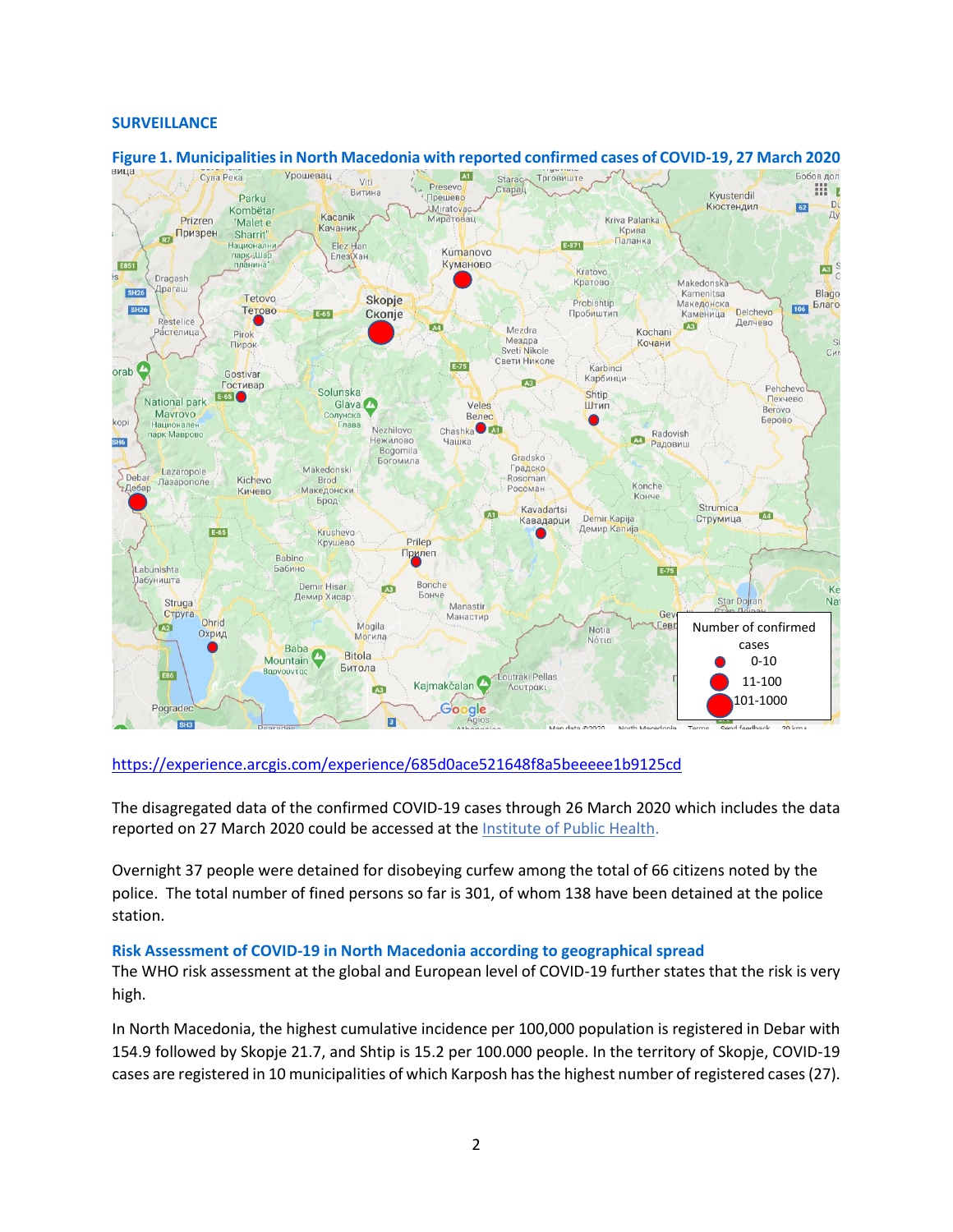According to the WHO risk categorization, Debar and Skopje are in Phase 4 (widespread community transmission) and the rest of the Republic of Northern Macedonia is in phase 2 (sporadic cases).

#### **CORONAVIRUS DISEASE 2019 (COVID-2019), EUROPE**

- Based on the WHO and ECDC data as of 27 March 2020 10:00 CET, the **WHO European Region accounts for 56% of the global burden** of 509 164 cases reported globally with 287 062 cases in total to date.

- In Europe**, Italy is leading top-6** with 80 539 cases, or almost 30% of the total case count in the Region, followed by Spain (56 188 cases), Germany (42 288 cases), France (29 155 cases), the United Kingdom (11 658) and Switzerland (10 714 cases). Fifteen more countries in the Region reported 1000 cases or more to date, listed in descendant order (The Netherlands, Austria, Belgium, Turkey, Portugal, Norway, Israel, Sweden, Czech Republic, Denmark, Ireland, Luxembourg, Poland, Russia Federation and Romania).

- **Around 69% of the global burden of COVID-19 deaths** (23 335) were from the European Region (16 106 deaths), with Italy and Spain reporting almost 76% of all deaths in Europe (8165 and 4089 deaths respectively), followed by France (1695 deaths), the United Kingdom (578 deaths), and the Netherlands (434 deaths).

#### **WHO ROLE AND ACTION in North Macedonia**

WHO is the lead UN agency for Health and main technical and health policy advisor to the government on COVID-19 containment and mitigation. **Western Balkan including North Macedonia is one of the priority countries for the WHO European Region. WHO works in coordination closely with other UN agencies as per the UN reform.** 

Technical support, guidance and assistance are provided through the WHO Country Office from all levels of the Organization. There is abundance of technical guidance WHO has developed in all areas of work: we are supporting the country to develop technical plans and implement priority interventions in the framework of a strong nation-wide strategic response.

WHO Globally is informing the public through [daily situation reports](https://www.who.int/emergencies/diseases/novel-coronavirus-2019/situation-reports/) and dashboards displaying realtime data: [WHO Health Emergency dashboard;](https://extranet.who.int/publicemergency) [WHO COVID-19 situation dashboard in European](http://who.maps.arcgis.com/apps/opsdashboard/index.html#/ead3c6475654481ca51c248d52ab9c61)  [Region.](http://who.maps.arcgis.com/apps/opsdashboard/index.html#/ead3c6475654481ca51c248d52ab9c61)

**WHO action in COVID-19 outbreak in North Macedonia is to limit virus spread, protect health and the health workers at the frontline, preserve the health care system capacity and its sustainability to respond.** 

COVID-19 could be regarded as an opportunity to upscale and accelerate the implementation of the **IHR Core Capacities**. Based on the Joint External Evaluation that was carried out in 2019 some areas require immediate strengthening: develop and implement a national IPC program and strategy for healthcare associated infections and strengthen biosafety and biosecurity.

WHO contributes to the efforts the UN in the country to make sure that timely procurement takes place and also supports newly set UN coordination mechanism for the COVID19, where UN RC takes the lead in order to streamline joint response efforts to the COVID-19 and provide support to the people and government of North Macedonia as effectively as possible.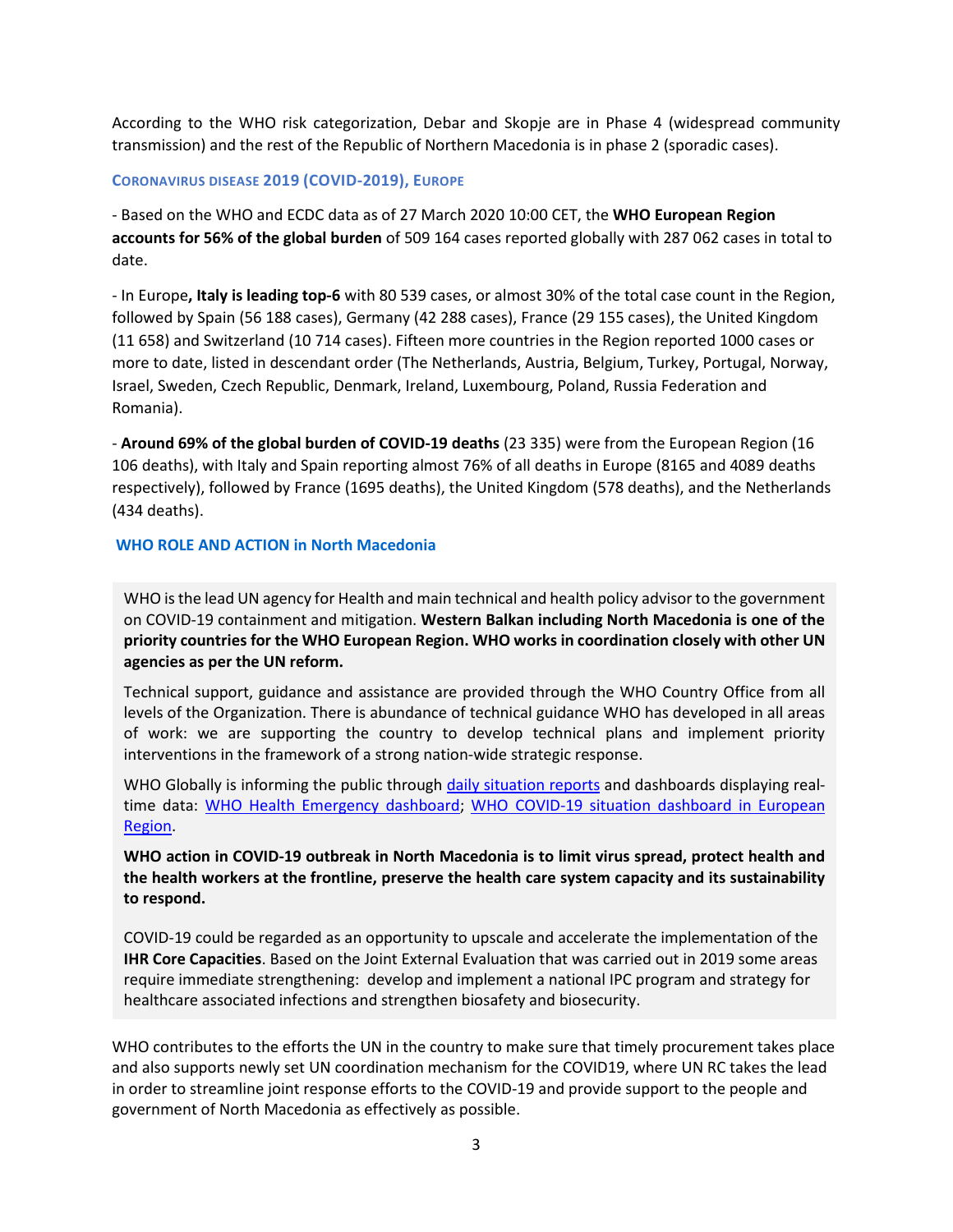WHO procured locally new list of urgently needed PPE and lab supplies for the IPH Virology Lab and will be delivering by end of March additional COVID19 testing kits in support of the strategic national scale up of testing as per WHO guidance. North Macedonia has joined the WHO SOLIDARITY Trial which is a large, international study designed to generate robust data needed to show which treatments are the most effective. The online WHO training course for COVID-19 for health care and infection control and protection (IPC) is now available in Macedonian Language on the WHO learning platform for Health workers. <https://openwho.org/> . UNFPA and WHO are working now on producing the Albanian Language version.

#### **NEW GOVERNMENT MEASURES ON 20 MARCH 2020**

North Macedonia mobilized an all-of-government action to fight this new coronavirus, including scaling up emergency response mechanisms in all sectors. We have seen recently a positive society response and compliance as well as more trust in the government protective measures and instructions for social distancing. MOH has started a vigorous risk communication campaign in social media, on TV and other. Actions and readjustments of measures are continuous and monitoring of the situation is ongoing on daily basis. On the health front, the country is working hard now to ensure its hospitalization surge capacity with the necessary personnel are in place in case of larger communitybased transmission.

The Steering committee was formed as governmental body for coordination and management within a national crisis management system composed of: Ministers of: Interior, Health, Transport and Communications, Defense, Foreign Affairs and the Head of the Assessment Group are also meeting ad hoc with the Minister of Health and the Operational Committee for decision making on highest level.

Ministry of Health is coordinating the response through its responsible expert committees:

- 1. Infectious diseases commission as a technical expertise to MOH
	- 2. IHR multisectoral commission
	- 3. Operational Committee Task Force for COVID-19

**The country is in declared national emergency Announced by the President of the Republic on 18 March 2020 for one month.** 

- $\checkmark$  Early next week, facilities will be established next to the Clinic for Infectious Diseases that will accommodate approximately 130 beds, effectively doubling the capacity of the Infectious Disease Clinic - with adequate toilets, dry corridors to communicate with the clinic itself, in line with MOH strategy to concentrate the capacity and expertise at the Clinic of Infectious Diseases.
- $\checkmark$  55 respiratory machines will be provided 25 are obtained through UNOPS and financially supported by Norway and 30 are reserved through UNDP from a supplier from China financially supported by the emergency funds provided by the EU.
- $\checkmark$  Health authorities informed that a donation of 3000 masks was received yesterday and another 3000 canvas and surgical masks today to be distributed to family doctors, who are fully involved in the system of patient detection, examination and scheduling.

#### **COVID-19 UN AND PARTNER COORDINATION**

To provide a comprehensive and coordinated approach in identifying and repurposing the available bilateral assistance to the COVID-19 response, all public administration bodies receiving bilateral donor assistance will report promptly to the Secretariat for European Affairs (SEA) the amount of funds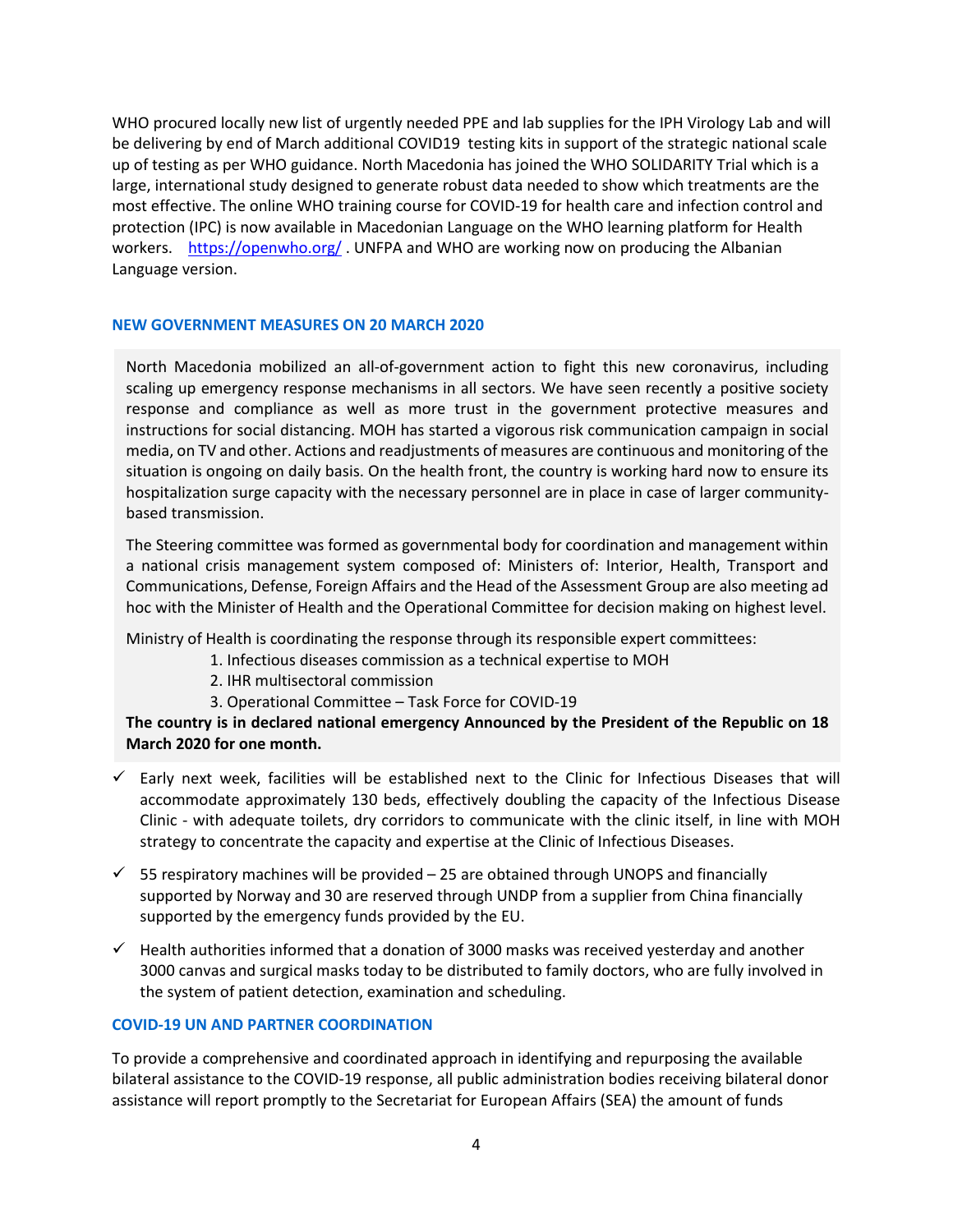available for each project. The SEA will then submit a formal request to the bilateral donors for the reuse of funds in accordance with the identified priority needs for COVID19.

### **GAPS/NEEDS AND CHALLENGES**

**The most important priority at this point and in the next 3 months is to ensure that the health system can cope with increasing numbers of cases needing intensive management and also protecting the health care workers.**

 **Critical needs**: Laboratory Kits and reagents; Personal Protective Equipment (PPE); Mechanical Ventilators/Respirators (respirators from operating rooms are not adapted to need of respiratory diseases and cannot be used for the ICU) ; intensifying risk communication;

## **Challenges:**

- **Protecting health care workers whether those working in the COVID-19 designated facilities** or elsewhere countrywide because of the community transmission.
- **Procurement : Access to local or international supplies and mainly respirators for the critical** needs identified because of international shortages.
- **Shortage in health workforce if the situation progresses**
- **Ensuring sustainability of the health facilities and health care during and after the crisis.**
- **EXTER** Community support and outreach activities for the vulnerable
- **Ensuring continuity of treatment and access to regular health care for all citizens including the** vulnerable groups with other diseases and pathologies.
- **ISOLATION 6.1 ISOLATION ISOLATION** ISOLATION IN A mental health support to the elderly and disabled.
- **Compliance of the citizens to instructions of the government and self-isolation.**

## **SUBJECT IN FOCUS**

# **Is it possible for COVID-19 to transmit by air? Will WHO change their guidance based on recent studies that look at the role of aerosol-generating procedures?**

Based on the information received so far and on our experience with other coronaviruses, COVID-19 appears to spread mostly through respiratory droplets (for instance produced when a sick person coughs) and close contact. Droplets are too large to be airborne for long periods of time, and quickly settle out of air. This is why WHO recommends that everyone maintain hand and respiratory hygiene.

The NEJM recently published correspondence on an experimental study about virus persistence in air and on surfaces. This study showed how artificial aerosolization of the virus can allow it to be suspended in the air for some time. This happens in some settings, such as when health workers preform certain procedures.

In line with current evidence, WHO maintains the recommendations of droplet and contact precautions for healthcare workers caring for COVID-19 patients. For those performing aerosol generating procedures, WHO recommends airborne and contact precautions. The use of medical masks such as N95, eye protection, gloves and gown are required for direct patient care; respirator masks are specifically required for aerosol generating procedures. This is consistent with [WHO recommendations on IPC](https://www.who.int/publications-detail/infection-prevention-and-control-during-health-care-when-novel-coronavirus-(ncov)-infection-is-suspected-20200125) during health care where novel coronavirus is suspected.